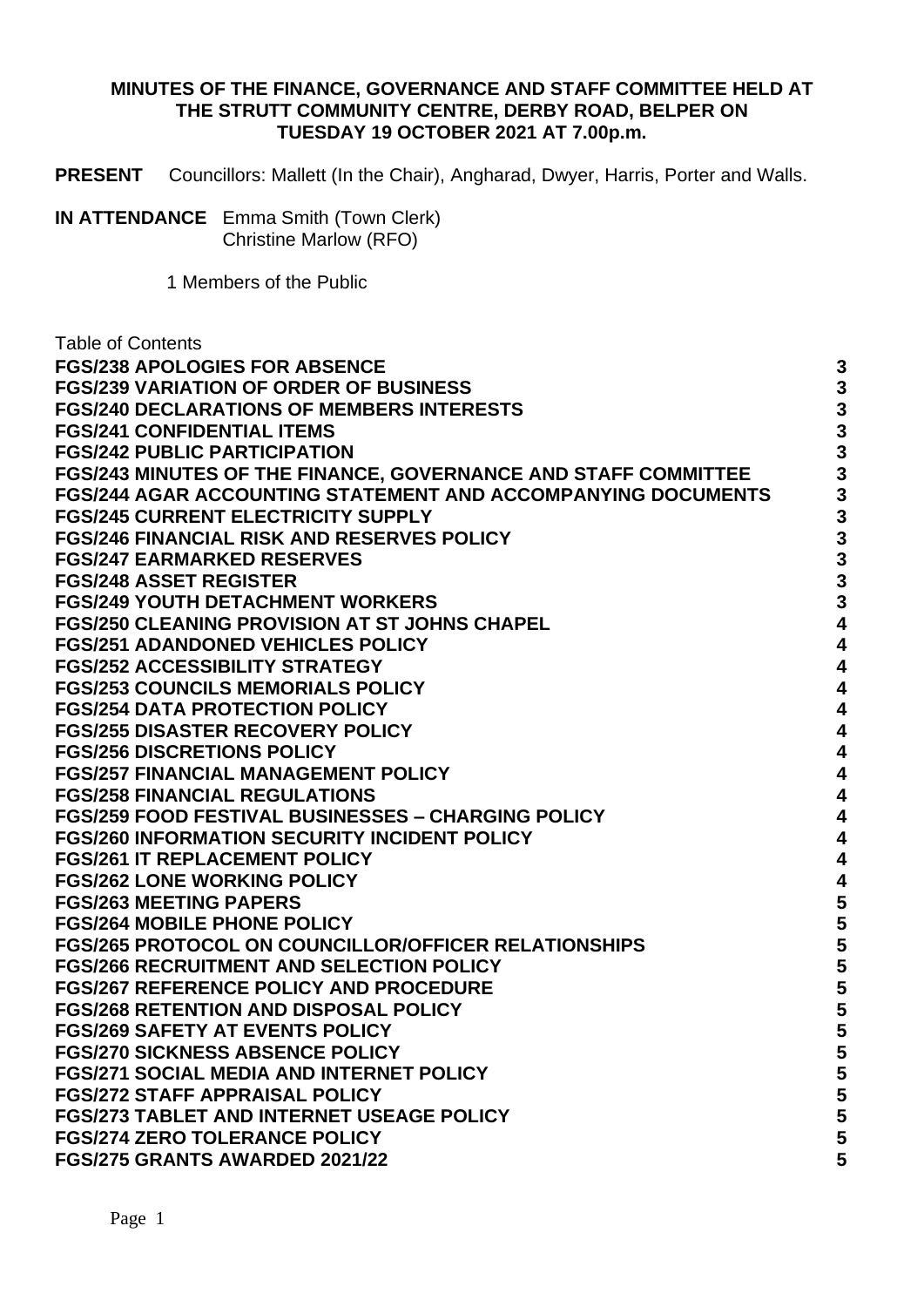| <b>FGS/276 SLA GRANT ORGANISATIONS REPORTS 2021</b>           | 5 |
|---------------------------------------------------------------|---|
| <b>FGS/277 SMALL GRANTS BUDGET FOR ACCESSIBILITY ISSUES</b>   | 6 |
| FGS/278 SLA RENEWALS FOR 2022/23                              | 6 |
| FGS/279 CITIZENS ADVICE BUREAU (CAB) SLA FOR 2022/23          | 6 |
| <b>FGS/280 BLEND SLA FOR 2022/23 AND 2023/24</b>              | 6 |
| <b>FGS/281 BLUE BOX SLA AGREEMENT</b>                         | 6 |
| <b>FGS/282 GRANT APPLICATION FORM AND POLICIES</b>            | 6 |
| FGS/283 SLA AGREEMENT WITH GROUNDWORK FOR COMMUNITY ORCHARD   | 6 |
| <b>FGS/284 BUDGET IMPLICATIONS FOR THE SITE</b>               | 6 |
| <b>FGS/285 COMMUNITY INTEREST MANAGEMENT BOARD</b>            | 6 |
| <b>FGS/286 IT FACILITY AVAILABLE TO COUNCILLORS</b>           | 6 |
| <b>FGS/287 ELAS PROPOSALS AND FEES</b>                        | 6 |
| <b>FGS/288 LGA'S EMPLOYER LINK SUBSCRIPTION SERVICE</b>       |   |
| <b>FGS/289 RECLAIM TABLETS FROM WILKINSON AND N PLOUGHMAN</b> | 7 |
| FGS/290 FEES AND CHARGES 2022/23                              | 7 |
| <b>FGS/291 BUDGETS FROM COMMITTEES</b>                        | 7 |
| FGS/292 DRAFT BUDGET FOR 2022/23                              | 7 |
| <b>FGS/293 CAR PARKS CURRENTLY 10% OF COUNCIL PRECEPT</b>     |   |
| <b>FGS/294 CCTV MONITORING</b>                                | 7 |
| <b>FGS/295 RFO WORKING HOURS</b>                              |   |
| <b>FGS/296 DATE OF NEXT MEETING</b>                           |   |

**If you require this document in an alternative format, such as large print or a coloured background, please contact the Town Clerk on 01773 822116 or email admin@belpertowncouncil.gov.uk**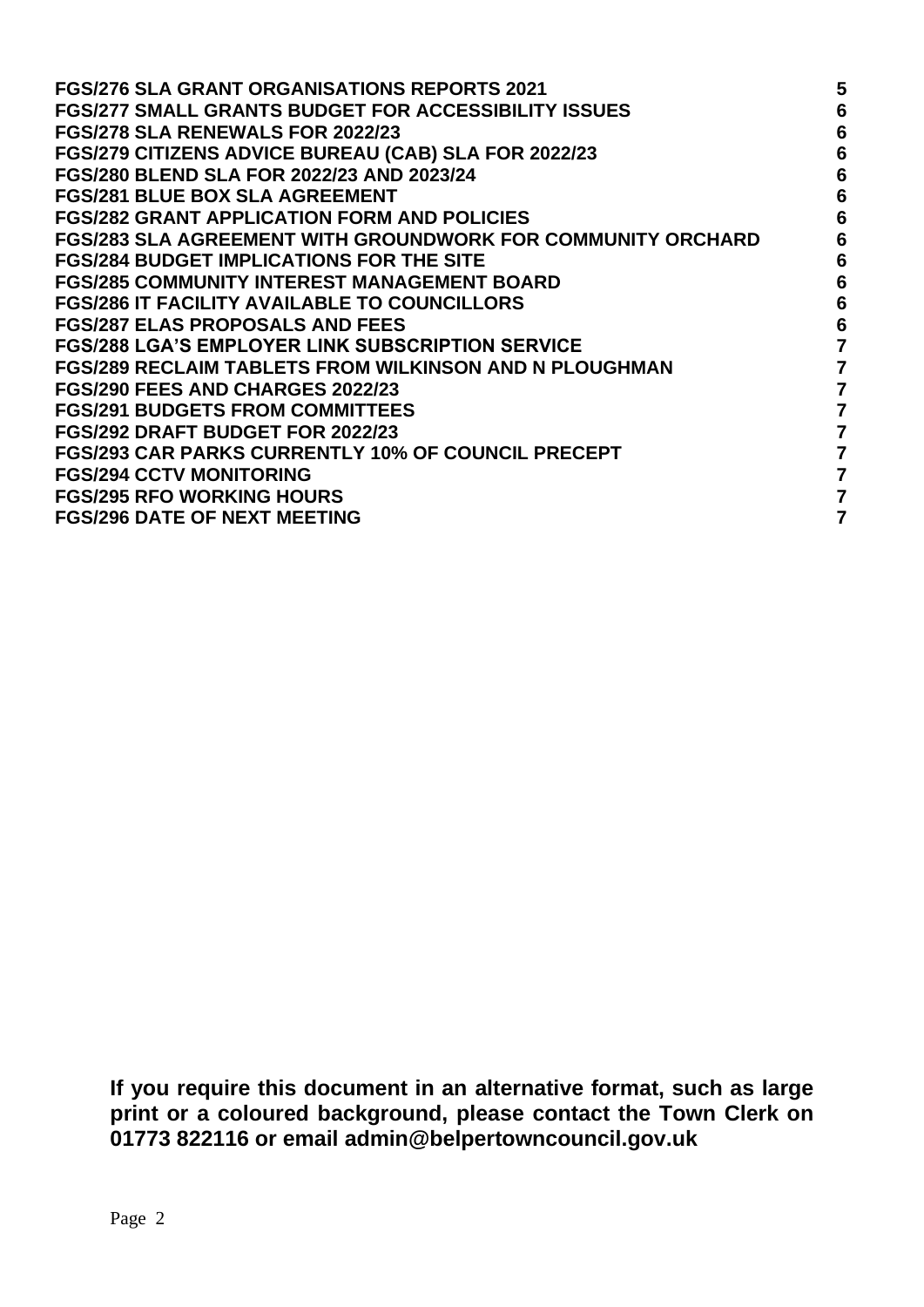## <span id="page-2-0"></span>**FGS/238 APOLOGIES FOR ABSENCE**

Cllr Monkman - Illness

### <span id="page-2-1"></span>**FGS/239 VARIATION OF ORDER OF BUSINESS**

**RESOLVED** Agenda Items 11b,d,e,f,g & h, 17a,b,c,d & e, 10f, g & h will be moved to an Extraordinary Finance, Governance and Staff Committee meeting to be held on 30 November 2021. This is due to information to discuss these matters was not available at the time of the Committee meeting.

\*\*Cllr Porter left the meeting at this point\*\*

## <span id="page-2-2"></span>**FGS/240 DECLARATIONS OF MEMBERS INTERESTS**

None

#### <span id="page-2-3"></span>**FGS/241 CONFIDENTIAL ITEMS**

Agenda Item 9c – Staff Matters

#### <span id="page-2-4"></span>**FGS/242 PUBLIC PARTICIPATION**

No members of the public wished to speak.

#### <span id="page-2-5"></span>**FGS/243 MINUTES OF THE FINANCE, GOVERNANCE AND STAFF COMMITTEE**

**RESOLVED** - to agree as a true record Minutes FGS219-237 held on 25 May 2021.

## <span id="page-2-6"></span>**FGS/244 AGAR ACCOUNTING STATEMENT AND ACCOMPANYING DOCUMENTS 2020/21.**

Clerk circulated the completed limited assurance review for year ending 31 March 2021.

**RESOLVED** Noted

#### <span id="page-2-7"></span>**FGS/245 CURRENT ELECTRICITY SUPPLY**

**RESOLVED** Responsible Financial Officer (RFO) to move Bulb supply to another supplier on a fixed term contract rather than a variable contract. Delegated power to Clerk and RFO to arrange the transfer.

#### <span id="page-2-8"></span>**FGS/246 FINANCIAL RISK AND RESERVES POLICY**

**RECOMMEND** to full Council the Financial Risk and Reserves Policy with an adjustment to the contingency amount of 5% rather than 10%. Approved the scoring matrix except for NNDR to be changed to scoring of 2.

#### <span id="page-2-9"></span>**FGS/247 EARMARKED RESERVES**

**RESOLVED** Approved current Earmarked Reserves except for Opening Event and St John's Anniversary figures as Arts, Events and Heritage need to review and state if they are still necessary. An increase in election costs is made to £12,000.

# <span id="page-2-10"></span>**FGS/248 ASSET REGISTER**

**RESOLVED** Noted

# <span id="page-2-11"></span>**FGS/249 YOUTH DETACHMENT WORKERS**

**RESOLVED** To continue with the external service provider for Youth detachment workers across the Town.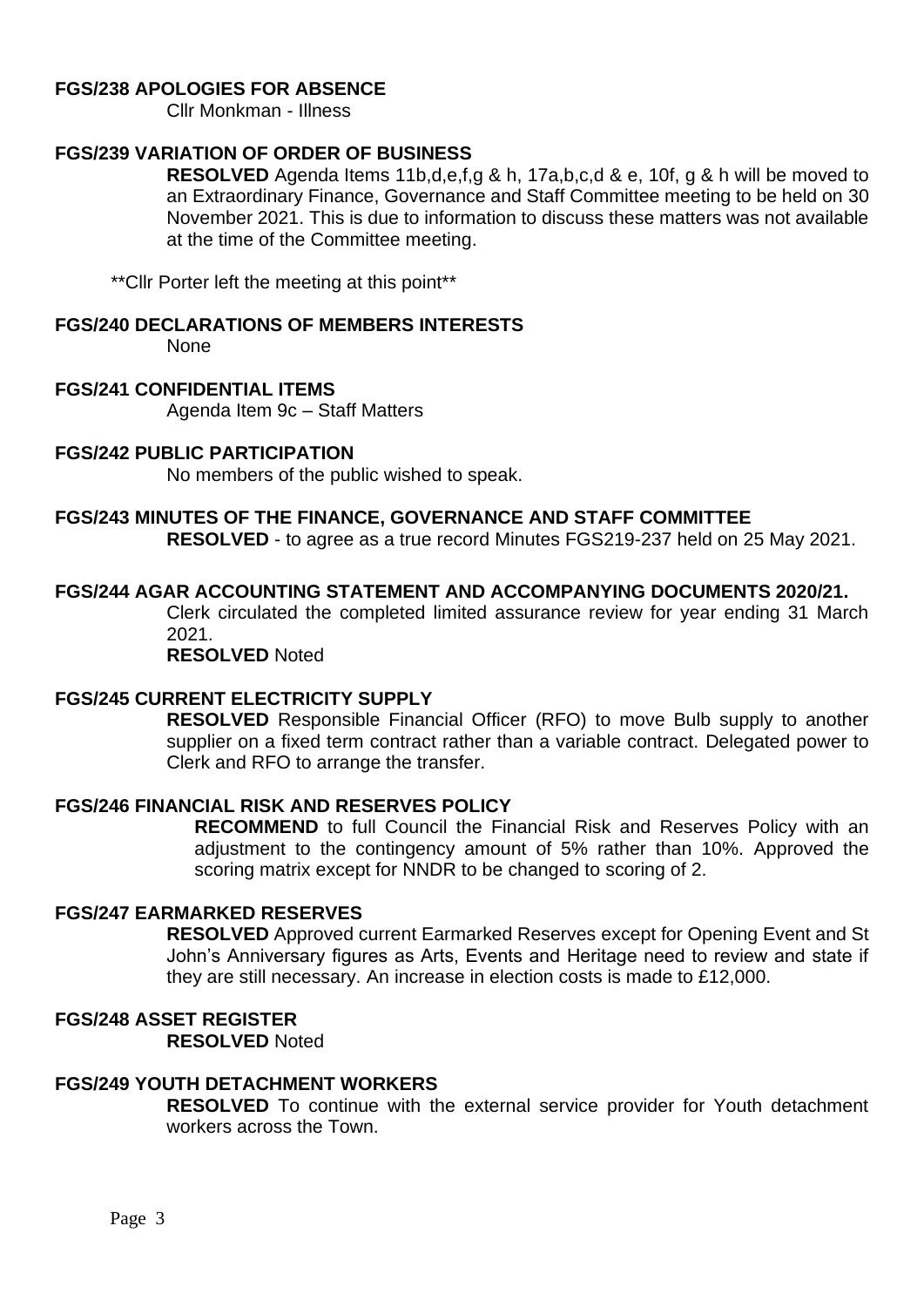# <span id="page-3-0"></span>**FGS/250 CLEANING PROVISION AT ST JOHNS CHAPEL**

**RECOMMEND** to Full Council that Keptkleen Ltd is appointed as the contractor the cleaning St John's Chapel. 12 month contract to be issued with a 6 month break clause.

## <span id="page-3-1"></span>**FGS/251 ADANDONED VEHICLES POLICY**

**RECOMMEND** to Full Council that the current policy is approved.

#### <span id="page-3-2"></span>**FGS/252 ACCESSIBILITY STRATEGY**

**RECOMMEND** to Full Council that the current policy is approved.

#### <span id="page-3-3"></span>**FGS/253 COUNCILS MEMORIALS POLICY**

**RECOMMEND** to Full Council that the current policy is approved with an adjustment to Memorial Tree & Plaques stating that if an alternative wording is required this will be referred to the Facilities, Environment and Local Economy Committee for approval.

#### <span id="page-3-4"></span>**FGS/254 DATA PROTECTION POLICY**

**RECOMMEND** to Full Council that the current policy is approved.

#### <span id="page-3-5"></span>**FGS/255 DISASTER RECOVERY POLICY**

**RECOMMEND** to Full Council that the current policy is approved.

#### <span id="page-3-6"></span>**FGS/256 DISCRETIONS POLICY**

RFO has a meeting established with the Pension providers in which amendments will be made.

**RESOLVED** deferred to the Extraordinary Finance, Governance and Staff Committee meeting.

### <span id="page-3-7"></span>**FGS/257 FINANCIAL MANAGEMENT POLICY**

RFO will review the current policy.

**RESOLVED** deferred to the Extraordinary Finance, Governance and Staff Committee meeting.

## <span id="page-3-8"></span>**FGS/258 FINANCIAL REGULATIONS**

RFO will review the current policy.

**RESOLVED** deferred to the Extraordinary Finance, Governance and Staff Committee meeting.

## <span id="page-3-9"></span>**FGS/259 FOOD FESTIVAL BUSINESSES – CHARGING POLICY**

**RECOMMEND** to Full Council that the current policy is approved.

# <span id="page-3-10"></span>**FGS/260 INFORMATION SECURITY INCIDENT POLICY**

**RECOMMEND** to Full Council that the current policy is approved.

## <span id="page-3-11"></span>**FGS/261 IT REPLACEMENT POLICY**

**RECOMMEND** to Full Council that the current policy is approved.

## <span id="page-3-12"></span>**FGS/262 LONE WORKING POLICY**

Clerk reported that there are two panic buttons in St John's Chapel one is located in the back office near the meter cupboard and the second is located under the counter near the hearing loop.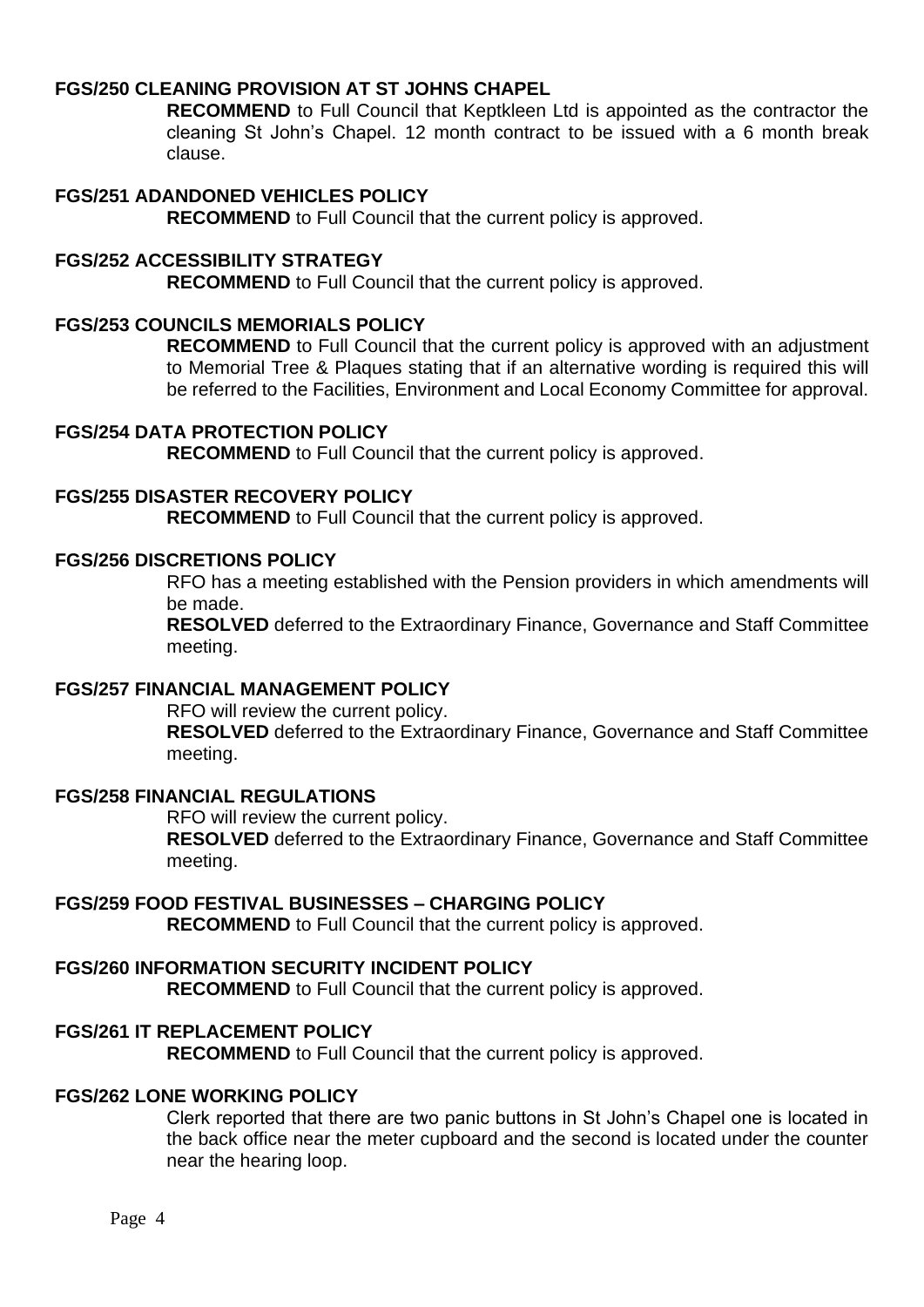**RECOMMEND** to Full Council that the current policy is approved.

## <span id="page-4-0"></span>**FGS/263 MEETING PAPERS**

**RECOMMEND** to Full Council that the current policy is approved.

# <span id="page-4-1"></span>**FGS/264 MOBILE PHONE POLICY**

**RECOMMEND** to Full Council that the current policy is approved.

## <span id="page-4-2"></span>**FGS/265 PROTOCOL ON COUNCILLOR/OFFICER RELATIONSHIPS RECOMMEND** to the next Full Council that the current policy is approved.

### <span id="page-4-3"></span>**FGS/266 RECRUITMENT AND SELECTION POLICY**

Clerk noted that no further training on this matter was available at this present time. DALC have sent through a booklet for the Clerk to distribute which will cover the training aspect under this policy.

**RECOMMEND** to Full Council that the current policy is approved.

### <span id="page-4-4"></span>**FGS/267 REFERENCE POLICY AND PROCEDURE**

**RECOMMEND** to Full Council that the current policy is approved.

### <span id="page-4-5"></span>**FGS/268 RETENTION AND DISPOSAL POLICY**

**RECOMMEND** to Full Council that the current policy is approved.

### <span id="page-4-6"></span>**FGS/269 SAFETY AT EVENTS POLICY**

**RECOMMEND** to Full Council that the current policy is approved.

### <span id="page-4-7"></span>**FGS/270 SICKNESS ABSENCE POLICY**

**RECOMMEND** to Full Council that the current policy is approved.

### <span id="page-4-8"></span>**FGS/271 SOCIAL MEDIA AND INTERNET POLICY**

**RECOMMEND** to the next Full Council that the current policy is approved.

## <span id="page-4-9"></span>**FGS/272 STAFF APPRAISAL POLICY**

**RECOMMEND** to the next Full Council that the current policy is approved.

**RESOLVED** at the next Extraordinary Finance, Governance and Staff Committee meeting review of the Disciplinary panel and line management members of the Town Clerk.

## <span id="page-4-10"></span>**FGS/273 TABLET AND INTERNET USEAGE POLICY**

**RECOMMEND** to Full Council that the current policy is approved.

#### <span id="page-4-11"></span>**FGS/274 ZERO TOLERANCE POLICY**

**RECOMMEND** to the next Full Council that the current policy is approved which the amendment to Staff needs to read Employees.

#### <span id="page-4-12"></span>**FGS/275 GRANTS AWARDED 2021/22 RESOLVED** Noted

# <span id="page-4-13"></span>**FGS/276 SLA GRANT ORGANISATIONS REPORTS 2021**

**RESOLVED** Deferred to the Extraordinary Finance, Governance and Staff Committee meeting so that these can be reviewed with the SLA renewals for 2022/23.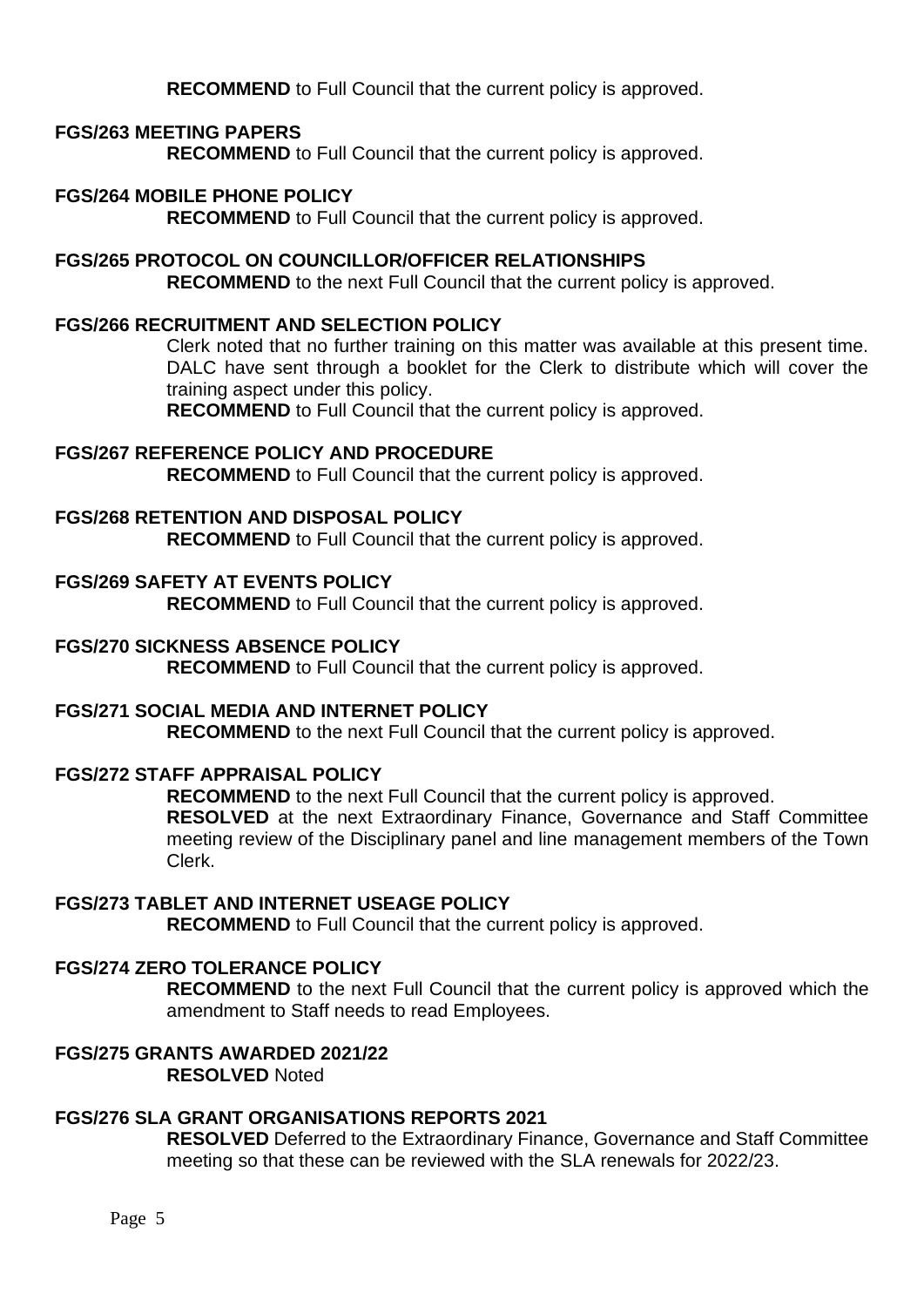## <span id="page-5-0"></span>**FGS/277 SMALL GRANTS BUDGET FOR ACCESSIBILITY ISSUES**

**RECOMMEND** to Full Council that an additional budget is established of £5,000 for accessibility grants. A separate grant application is to be issued with a cap of £1,000.

#### <span id="page-5-1"></span>**FGS/278 SLA RENEWALS FOR 2022/23**

**RESOLVED** Deferred to the Extraordinary Finance, Governance and Staff Committee meeting.

# <span id="page-5-2"></span>**FGS/279 CITIZENS ADVICE BUREAU (CAB) SLA FOR 2022/23**

**RESOLVED** Deferred to the Extraordinary Finance, Governance and Staff Committee meeting.

#### <span id="page-5-3"></span>**FGS/280 BLEND SLA FOR 2022/23 AND 2023/24**

**RESOLVED** Deferred to the Extraordinary Finance, Governance and Staff Committee meeting.

### <span id="page-5-4"></span>**FGS/281 BLUE BOX SLA AGREEMENT**

**RESOLVED** Deferred to the Extraordinary Finance, Governance and Staff Committee meeting.

## <span id="page-5-5"></span>**FGS/282 GRANT APPLICATION FORM AND POLICIES**

**RESOLVED** Deferred to the Extraordinary Finance, Governance and Staff Committee meeting.

# <span id="page-5-6"></span>**FGS/283 SLA AGREEMENT WITH GROUNDWORK FOR COMMUNITY ORCHARD**

**RESOLVED** Clerk to write to Cllr Buttery and David Stafford as this matter has not been progressed by Amber Valley Borough Council.

### <span id="page-5-7"></span>**FGS/284 BUDGET IMPLICATIONS FOR THE SITE**

This matter cannot be progressed until the agreement has been made between Belper Town Council and Amber Valley Borough Council for the land at Snowberry Avenue site.

#### **RESOLVED** Noted

#### <span id="page-5-8"></span>**FGS/285 COMMUNITY INTEREST MANAGEMENT BOARD**

**RESOLVED** Clerk to invite an experienced person who can talk to the Committee about establishing a Community Interest Management Board for the Snowberry Avenue site.

## <span id="page-5-9"></span>**FGS/286 IT FACILITY AVAILABLE TO COUNCILLORS**

Clerk reported that two tablets had not been returned so Cllr Walls has no Council tablet to access Council emails.

**RESOLVED** RFO to investigate leasing of Councillor tablets rather than purchasing new ones. Cllr Angharad to return tablet as this is not used for the Clerk to setup for Cllr Walls.

## <span id="page-5-10"></span>**FGS/287 ELAS PROPOSALS AND FEES**

Clerk circulated the correspondence received from ELAS regarding Health and Safety assistance and HR. Clerk reported that through the DALC subscription this covered HR advise.